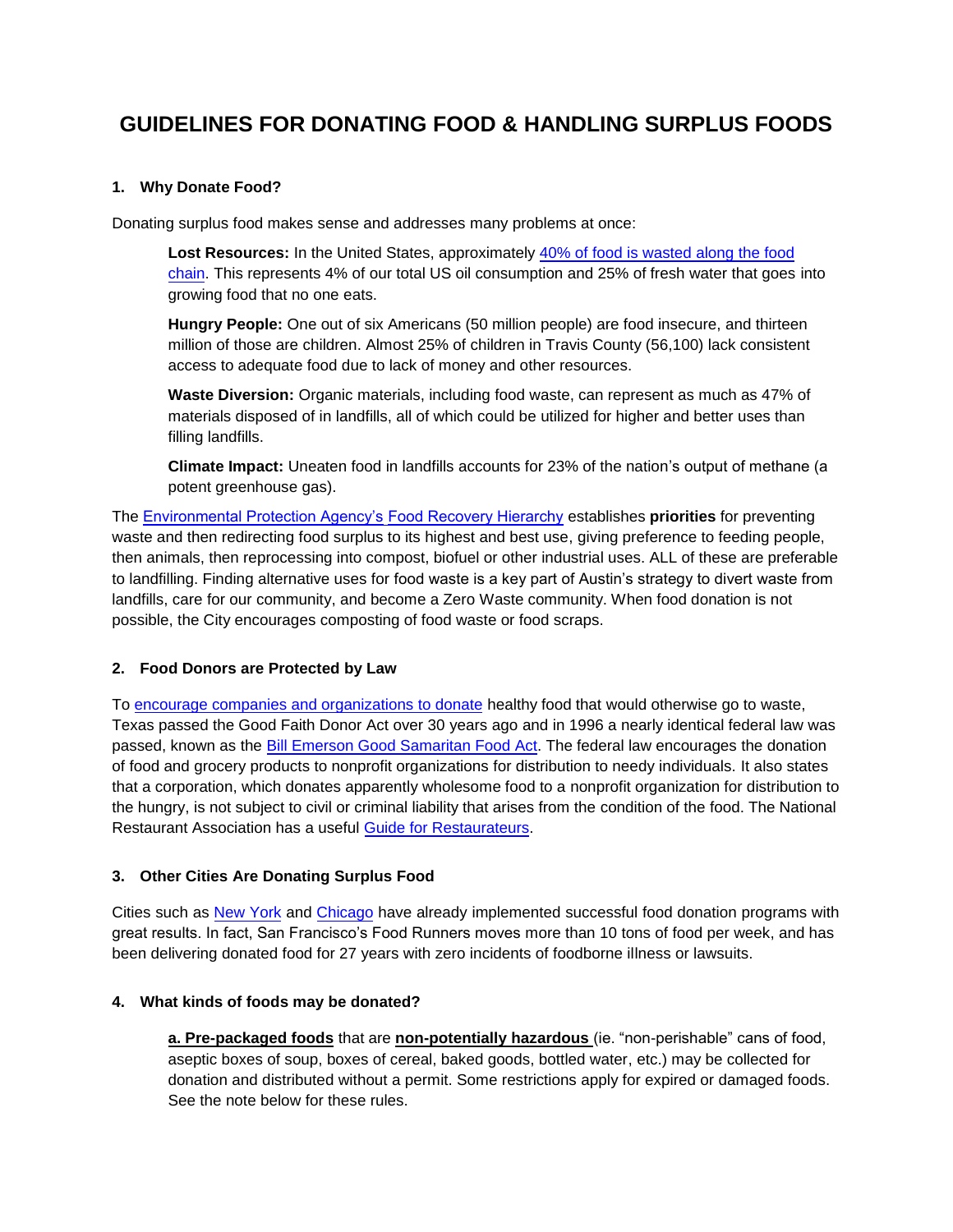**b. Donating Potentially Hazardous Foods.** Other foods as described below are considered *Potentially Hazardous* due to health considerations. To prepare, store or receive potentially hazardous foods requires a permit from the Austin/Travis County Health and Human Services Department. Permits are also required for mobile food vending units from which prepackaged foods prepared in permitted kitchens are distributed for free or for sale directly to the consumer. (This is distinct from delivery drivers of food directly ordered from food establishments.) The forms for food handlers, food managers, and food service providers, can be found at this address:

#### <http://www.austintexas.gov/department/food-establishment-requirements>

For Potentially Hazardous food donations outside of Travis County, please consult the appropriate local health authority for rules.

#### *Note: permits are only required for donor and recipient establishments and do not exist for or apply to food runners/delivery volunteers.*

As per [Texas Food Establishment Rules,](http://www.austintexas.gov/department/food-establishment-requirements) foods to be donated must meet the following criteria (for specifics, see the end of this document):

If foods that are considered *potentially hazardous* (ex. cut tomatoes or melons, dairy products, fresh shell eggs, meats, cooked foods, etc.) are served, they may be donated under the following conditions:

- Cooling process for hot food: Stored potentially hazardous food must be cooled to 71 degrees Fahrenheit within 2 hours and cooled to 41 degrees within the next 4 hours for a total of 6 hours.
- Hot food must be maintained hot at 135 degrees Fahrenheit or above prior to and during service (with the limited exception of transport as detailed below in section 5).
- Cold food must be maintained cold at 41 degrees Fahrenheit or below prior to and during service (with the limited exception of transport as detailed below in section 5).
- The donor has verified that the person receiving the food (recipient) has the proper facilities to meet all the requirements during transport, storage, and reheating the potentially hazardous food to maintain a proper temperature. (see section 5)
- Both the donor and recipient facility must be permitted by a city, county or state health department.
- If the donated food is transported by a third party, the transporter must meet the transportation requirements under the hot and cold holding temperatures stated in local/state code as described below in section 5.

#### **c. Labeling of Donated Foods:**

Requirements for labeling depend on whether the food is in its original package or has been prepared as a meal.

- Donated prepackaged food must show (unobscured) its complete original label, including name of the item/food, manufacturer information, list of ingredients, and expiration or sell-by date.
- Donated prepared food shall be labeled with the name of the food, the source of the food, and the date of preparation. (Example: Lasagne -- Spaghetti Warehouse -- Prepared 1/12/14)

#### **d. Foods that may NOT be donated:**

**Shelf Life** - The donated foods that are potentially hazardous must not be used for consumption past the shelf life **expiration date** or past 7 days after preparing and or opening from its original package.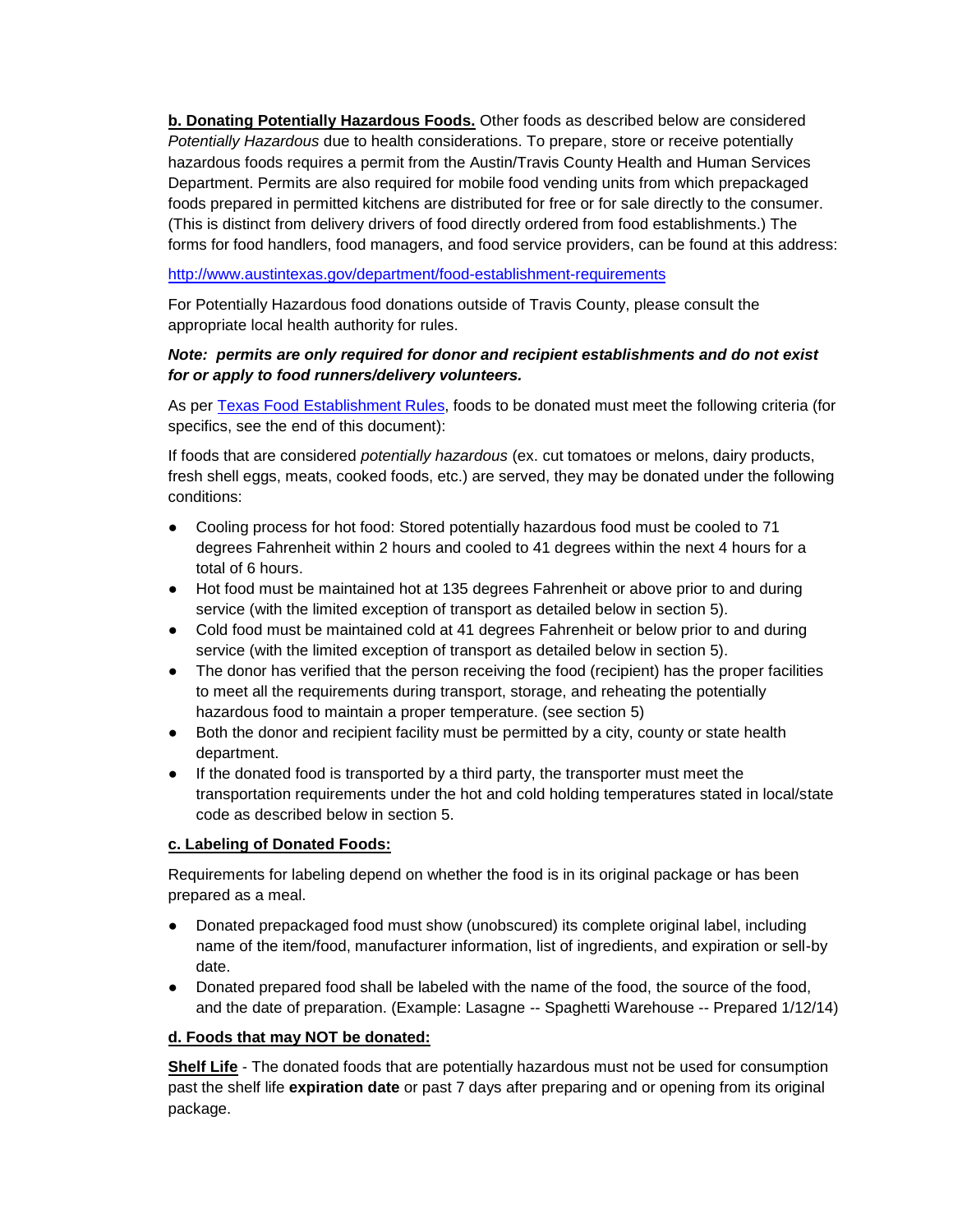**Damaged Foods** - Food must not be donated if it's damaged in the following ways:

- canned foods that are heavily dented on the rim or seam
- packaged foods with missing or incomplete source/manufacturer label.

**Distressed Foods** – Foods that have been exposed to fire, flooding, excessive heat, smoke, radiation, other environmental contamination, or prolonged storage must not be donated for consumption by a consumer. Foods exposed to the listed conditions, may be sold or donated to a licensed food salvage.

**Previous Service** - Foods previously served to consumers may not be donated.

**Home Prepared Foods** - No home-prepared potentially hazardous foods can be donated for human consumption. This issue is encountered frequently with churches or other non-profits providing foods for food pantries or holiday meals at shelters.

#### **5. Food Donation Rules and Practices for Ensuring Safe Food Delivery**

Safe delivery and service of donated food requires responsible communication among all parties handling the food (donor, delivery person and receiving facility), including monitoring and appropriately handling temperature and packaging requirements as well as limiting the time out of temperature controls.

With a basic understanding of food safety and good judgement, food donors, runners and recipients can ensure that donated food is kept safe for consumption.

#### **Controlling Temperature and Time out of Temperature Controls**

- When temperature-controlled transport is available, foods should be held below 41°F or above 135˚ while in transport to the venue. If temperature-controlled transport is not available, the food items should be labeled, "Process Immediately" and must not be out of temperature controls for more than a total of 4 hours (including time during cooling, storage, transport and service). Potentially hazardous food out of temperature controls for more than 4 total hours must be discarded.
- Keep prepared food above 135°F or stored at 41°F within 2 hours of preparation.
- Food from hot line-- Receive and hold at 135°F or above. Hot food out of temperature controls for any amount of time under 4 hours must be reheated to 165˚F before service.
- Food from cold storage--Receive and hold at 41°F or below.
- Check temperature when receiving food using a clean and sanitized thermometer. If food is just barely inside Food Temperature Danger Zone (between 41°F and 135°F, ask a dining services representative to verify that food has not been in Danger Zone for longer than a few minutes).
- Track the temperature of the food before and after transportation, and the amount of time between locations. Using a tracking system such as the sample **Food Donation Delivery Form** below is a best practice that can help document that proper food handling procedures were followed at every stage.
- Donations consisting of whole produce, canned goods, dry foods and other similar products can be delivered anytime with no requirement for temperature controls or delivery times.

#### **Transportation**

- Use safe, non-absorbent, leak proof pans or reusable containers.
- Never put pans full of food on the ground.
- Use thermal bags or coolers to maintain hot or cold temperature of food; do not mix hot and cold food in the same carrier.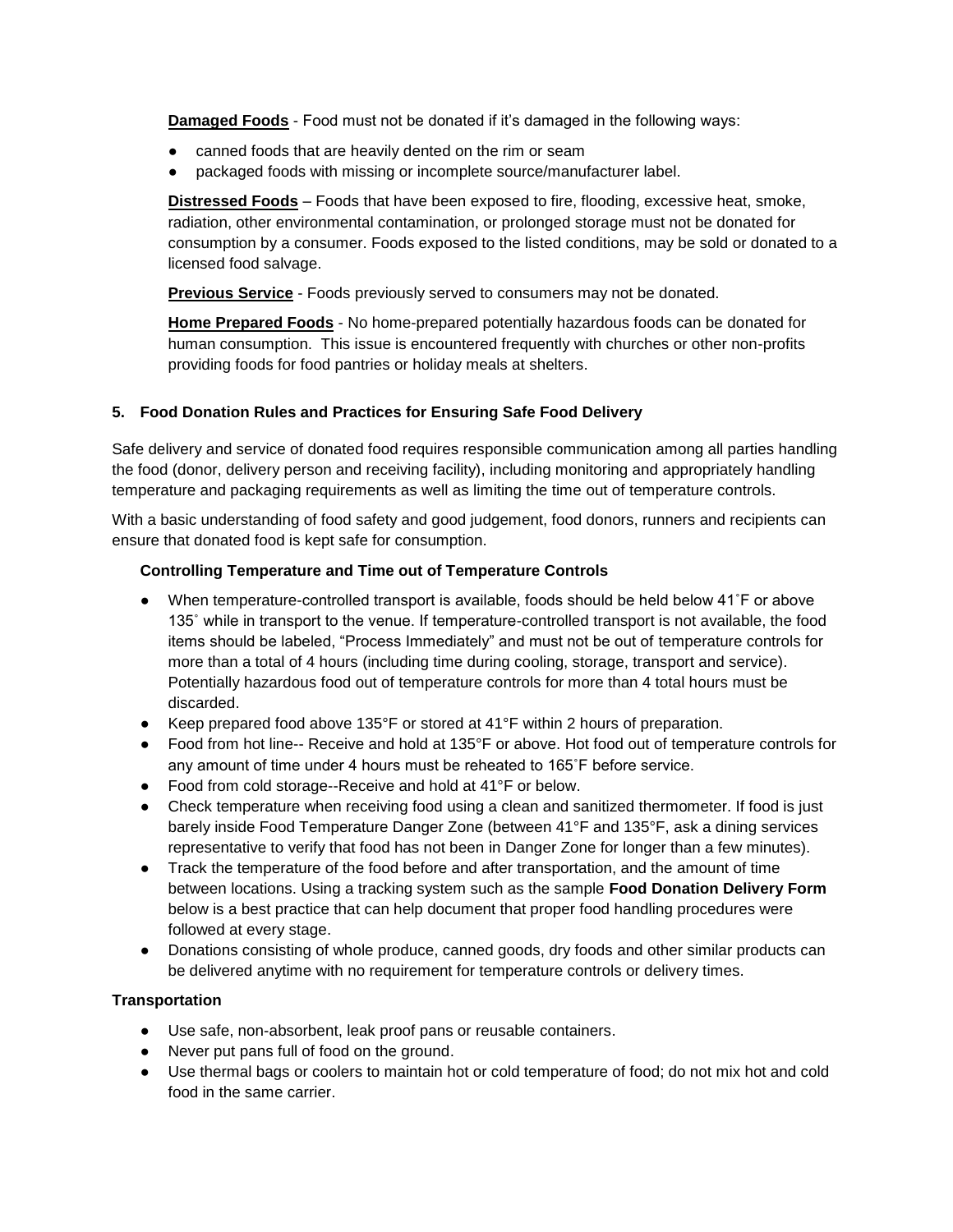- Use a clean transport vehicle; food should be isolated and nowhere near cleaning supplies, other chemicals, dirty clothes, trash, etc.
- If ever in doubt about whether these procedures were followed, do not donate the food, take it to be composted.

#### **6. Resources for Managing Surplus Food**

EPA's Site on Food Waste Management

[http://www.epa.gov/osw/inforesources/pubs/food\\_scraps.htm](http://www.epa.gov/osw/inforesources/pubs/food_scraps.htm)

#### Resources for Donating **Edible, Nutritional, Excess Food to** People:

**Keep Austin Fed** - a network of volunteer food runners are scheduled online to move food from donor food establishments to recipient agencies around Austin. Fill out [this form](http://www.keepaustinfed.org/donate/) or email donatefood@keepaustinfed.org with the type and amount of food, the range of times it will be available for pickup and the name and address or your business. For general questions, go to [http://www.keepaustinfed.org/contact-us/.](http://www.keepaustinfed.org/contact-us/) 

Large amounts of non-perishable food, such as canned or frozen food should be donated to the [Capital Area Food Bank,](http://www.austinfoodbank.org/) (512) 282-2111.

#### Resources for **Donating Distressed Foods for Human Consumption:**

Foods that have been exposed to fire, flooding, excessive heat, smoke, radiation, other environmental contamination, or prolonged storage must not be directly donated for consumption by a consumer. Such foods may be sold or donated to a licensed food salvage establishment if permitted under the provisions of the Health and Safety Code, Chapter 432.

#### Resources for Donating **Edible Excess Food to Animals:**

Another option for donating food, especially food that is still edible but perhaps not presentable, is to donate to food to farms.

EPA Guidelines for Donating Food to Animals <http://www.calrecycle.ca.gov/reducewaste/Food/ManageScraps.pdf>

Resources for Recipient Locations Urban Patchwork: [info@urbanpatchwork.com](mailto:info@urbanpatchwork.com) Joseph's Place: [josephmdeleon@gmail.com](mailto:josephmdeleon@gmail.com) Compost Coalition Sponsors: use this [Drop Location Map](http://compostcoalition.com/map-drop-locations/) Article about donating [bones to animal shelters.](http://www.statesman.com/news/news/local/barbecue-business-donates-rib-bones-to-dogs-at-s-1/nRNDz/)

#### Resources for **Composting Excess Food**

Any food that has not been maintained in the safe temperature zone or is questionable for any reason should be redirected to one of the following compost operators:

#### **Texas Disposal Systems**

800-375-8375 or [solutions@texasdisposal.com](mailto:solutions@texasdisposal.com) Eco Depot Convenience Center (for compost drop-off) 4001 Ranch Road 620 South (near Hwy 71) Bee Cave, TX 78738 Office (512) 263-5265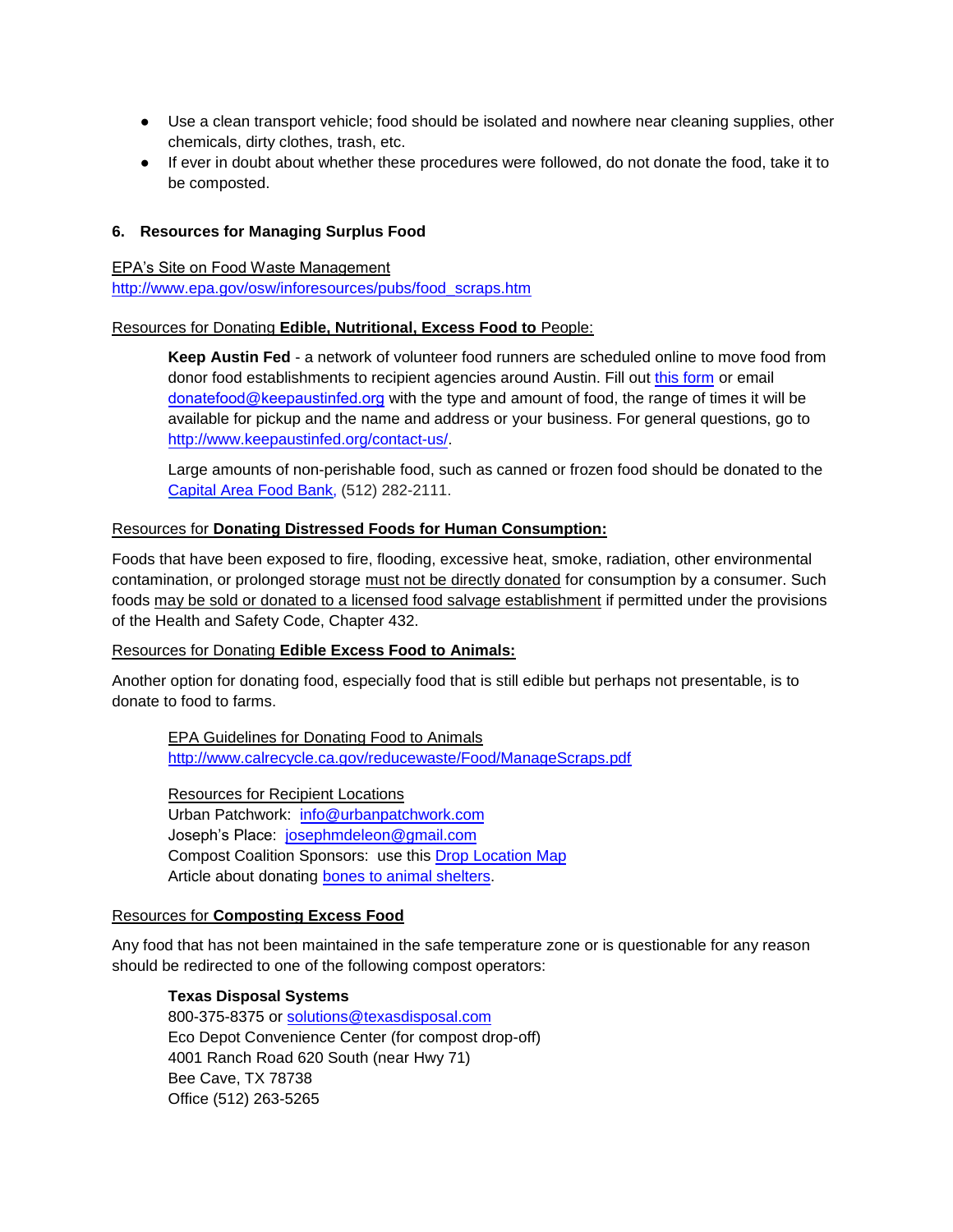#### **Organics by Gosh**

<http://www.organicsbygosh.com/> (512) 276-1211

#### **Green Thumb Compost**

<https://www.greenthumbcompost.com/> 512-369-0998 or [Info@GreenThumbCompost.com](mailto:Info@GreenThumbCompost.com)

#### **Break It Down Austin**

<http://breakitdownaustin.org/> 512.497.3477

Compost Coalition Sponsors: use this [Drop Location Map](http://compostcoalition.com/map-drop-locations/)

#### Resources for **Recycling Waste Oil:**

There are two different kinds of waste oil - yellow grease and brown grease. Yellow grease is used cooking oil. Brown grease is liquid waste from a grease trap or other commercial kitchen that must be disposed of using a permitted liquid waste hauler that transports it to a facility permitted by the TCEQ.

#### **For Yellow Grease:**

[Diesel Green Fuels](http://dieselgreenfuels.com/) [Griffin Industries/DarPro](http://www.darpro.com/) [Darling International](http://www.darlingii.com/) [Liquid Environmental Solutions](http://www.liquidenviro.com/) [H&H Oil](http://www.hhrecycling.com/) [Centex Grease Recovery](http://centexgreaserecovery.com/)

#### **For Brown Grease:**

[Refer to the following list of TCEQ Permitted Kitchen Grease Waste Disposal Sites.](http://austintexas.gov/sites/default/files/files/Water/SSD/Pretreatment/wwwssd_iw_lwh_greasewastedisposalsites.pdf)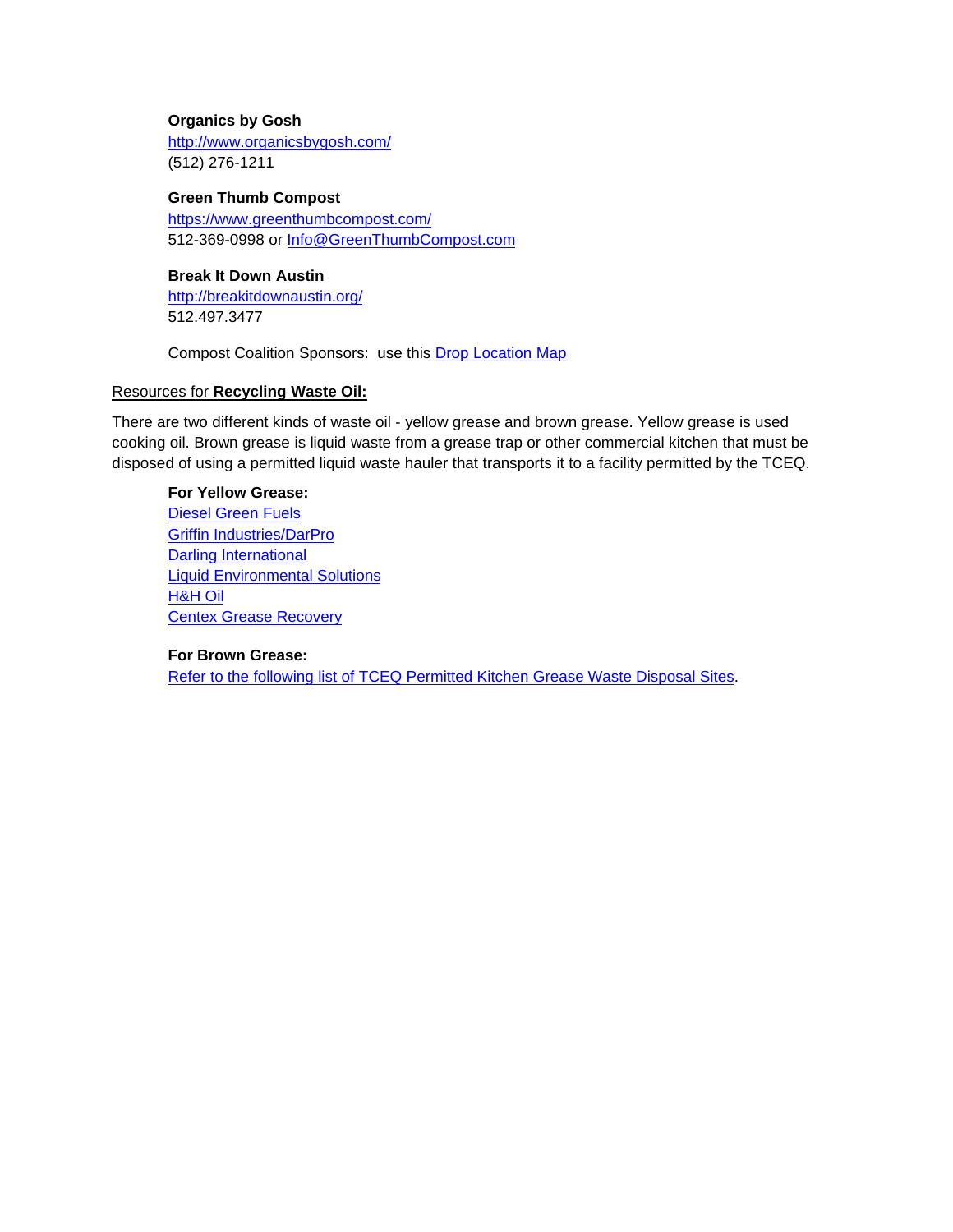### **RELEVANT EXCERPTS FROM TEXAS FOOD ESTABLISHMENT RULES**

[https://ehsd.tamu.edu/Safety/foodsafety/Food%20Safety%20Documents/Texas%20Food%20Establishm](https://ehsd.tamu.edu/Safety/foodsafety/Food%20Safety%20Documents/Texas%20Food%20Establishment%20Rules.pdf) [ent%20Rules.pdf](https://ehsd.tamu.edu/Safety/foodsafety/Food%20Safety%20Documents/Texas%20Food%20Establishment%20Rules.pdf)

#### **§229.164(v)**

(v) Donation of foods.

(1) Previous service. Foods which have been previously served to a consumer may not be donated.

(2) Potentially hazardous foods. A potentially hazardous food may be donated if:

(A) the food has been kept at or above 57 degrees Celsius (135 degree Fahrenheit) during hot holding and service, and subsequently refrigerated to meet the time and temperature requirements under subsection (o)(4) and (5) of this section;

(B) the donor can substantiate that the food recipient has the facilities to meet the transportation, storage, and reheating requirements of these rules;

(C) the temperature of the food is at or below 5 degrees Celsius (41 degrees Fahrenheit) at the time of donation, and is protected from contamination; and

(D) if the food is to be transported by the recipient directly to a consumer, the recipient need meet only the transportation requirements, including holding temperatures, under these rules.

(3) Labeling. Donated foods shall be labeled with the name of the food, the source of the food, and the date of preparation.

(4) Shelf life. Donated potentially hazardous foods may not exceed the shelf life for leftover foods outlined in these rules.

(5) Damaged foods. Heavily rim or seam-dented canned foods, or packaged foods without the manufacturer's complete labeling, shall not be donated.

(6) Distressed foods. Foods which are considered distressed, such as foods which have been subjected to fire, flooding, excessive heat, smoke, radiation, other environmental contamination, or prolonged storage shall not be directly donated for consumption by the consumer. Such foods may be sold or donated to a licensed food salvage establishment if permitted under the provisions of the Health and Safety Code, Chapter 432.

#### **§229.164(o)**

(4) Cooling.

(A) Cooked potentially hazardous food shall be cooled:

(i) within two hours, from 57 degrees Celsius (135 degrees Fahrenheit) to 21 degrees C (70 degrees Fahrenheit); and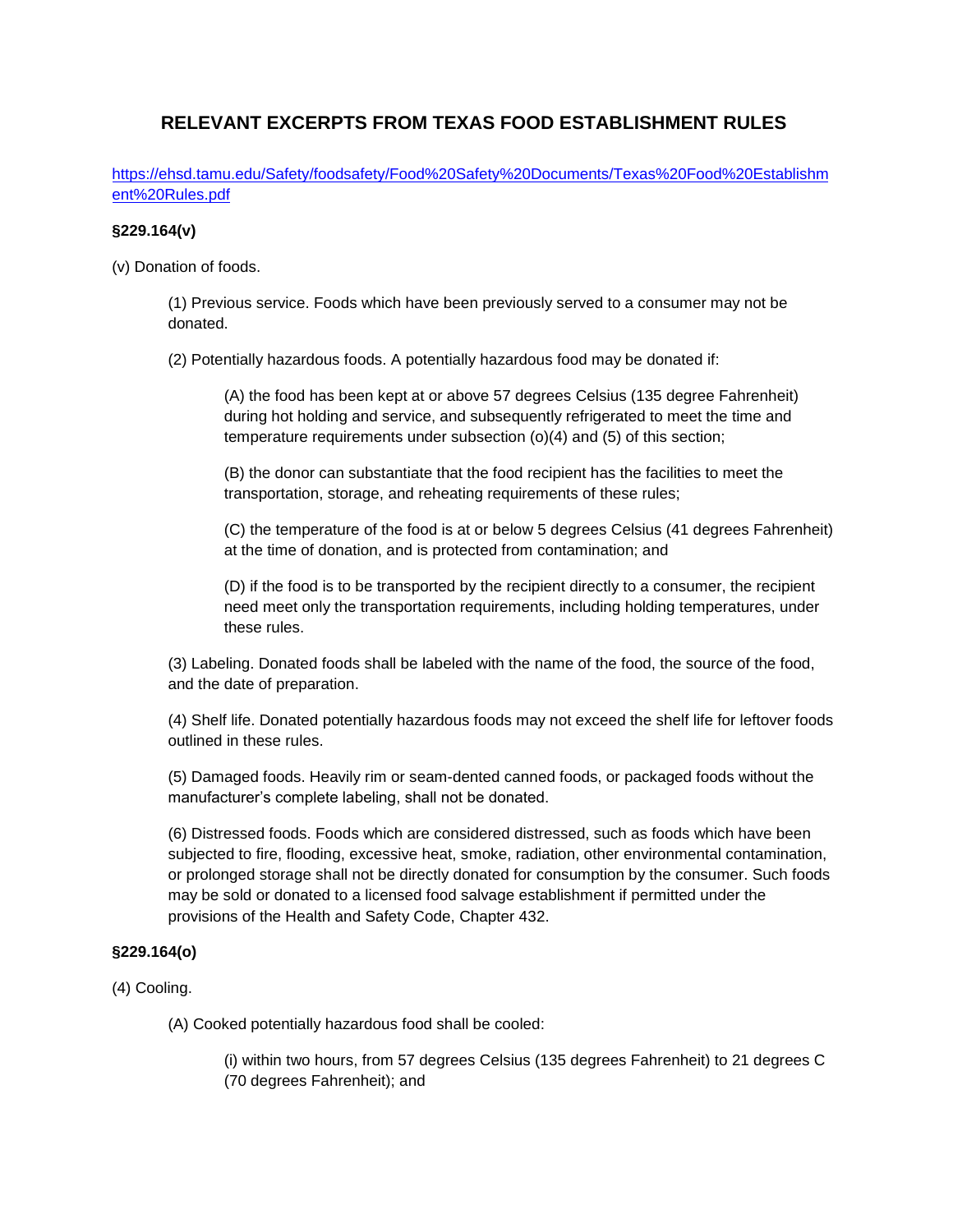(ii) within a total of six hours, from 57 degrees Celsius (135 degrees Fahrenheit) to 5 degrees Celsius (41 degrees Fahrenheit) or less as specified in paragraph (6)(B)(i) of this subsection, or to 7 degrees Celsius (45 degrees Fahrenheit) or less as specified in paragraph (6)(B)(ii) of this subsection.

(B) Potentially hazardous food shall be cooled within four hours to 5 degrees Celsius (41 degrees Fahrenheit) or less, or to 7 degrees Celsius (45 degrees Fahrenheit) or less as specified in paragraph (6)(B) of this subsection if prepared from ingredients at ambient temperature, such as reconstituted foods and canned tuna.

(C) Except as specified in subparagraph (D) of this paragraph, a potentially hazardous food received in compliance with laws allowing a temperature above 5 degrees Celsius (41 degrees Fahrenheit) during shipment from the supplier as specified in subsection (c)(1)(B) of this section, shall be cooled within four hours to 5 degrees Celsius (41 degrees Fahrenheit) or less, or to 7 degrees Celsius (45 degrees Fahrenheit) or less as specified in paragraph (6)(B) of this subsection.

(D) Raw shell eggs shall be received as specified under subsection (c)(1)(C) of this section and immediately placed in refrigerated equipment that maintains an ambient air temperature of 7 degrees Celsius (45 degrees Fahrenheit) or less.

(5) Cooling methods.

(A) Cooling shall be accomplished in accordance with the time and temperature criteria specified under paragraph (4) of this subsection by using one or more of the following methods based on the type of food being cooled:

- (i) placing the food in shallow pans;
- (ii) separating the food into smaller or thinner portions;
- (iii) using rapid cooling equipment;
- (iv) stirring the food in a container placed in an ice water bath;
- (v) using containers that facilitate heat transfer;
- (vi) adding ice as an ingredient; or
- (vii) other effective methods.

(B) When placed in cooling or cold holding equipment, food containers in which food is being cooled shall be:

(i) arranged in the equipment to provide maximum heat transfer through the container walls; and

(ii) loosely covered, or uncovered if protected from overhead contamination as specified under subsection  $(i)(1)(A)(ii)$  of this section, during the cooling period to facilitate heat transfer from the surface of the food.

*These guidelines were produced as a joint effort among Austin Resource Recovery, the City of Austin Office of Sustainability, the Austin Public Health, and Austin EcoNetwork. For more information, contact Lori Murphy, Interim Program Manager II, Environmental Health Services Division, Austin Public Health, at 512-978-0306 or by email at Lori.Murphy@austintexas.gov.*